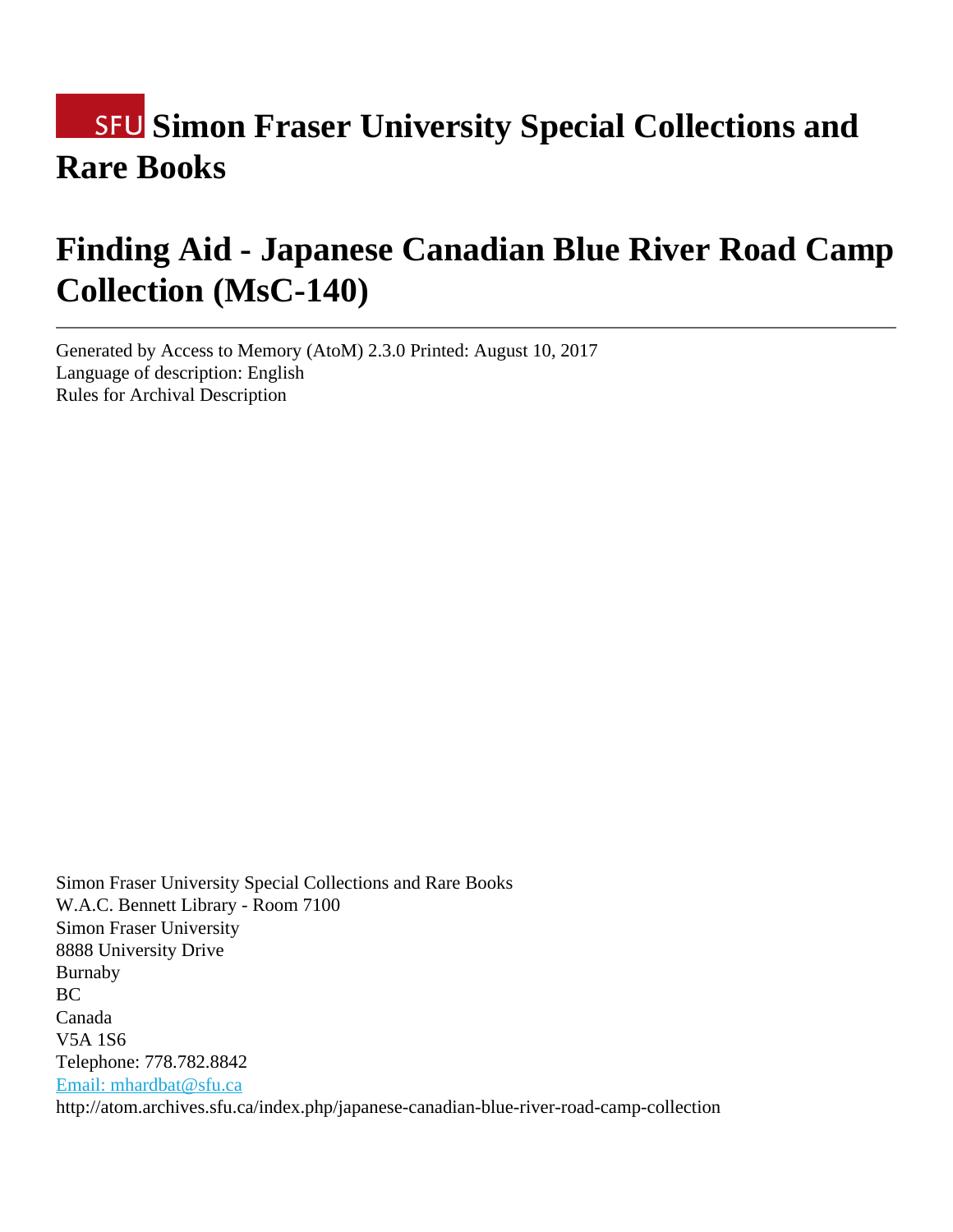# **Table of contents**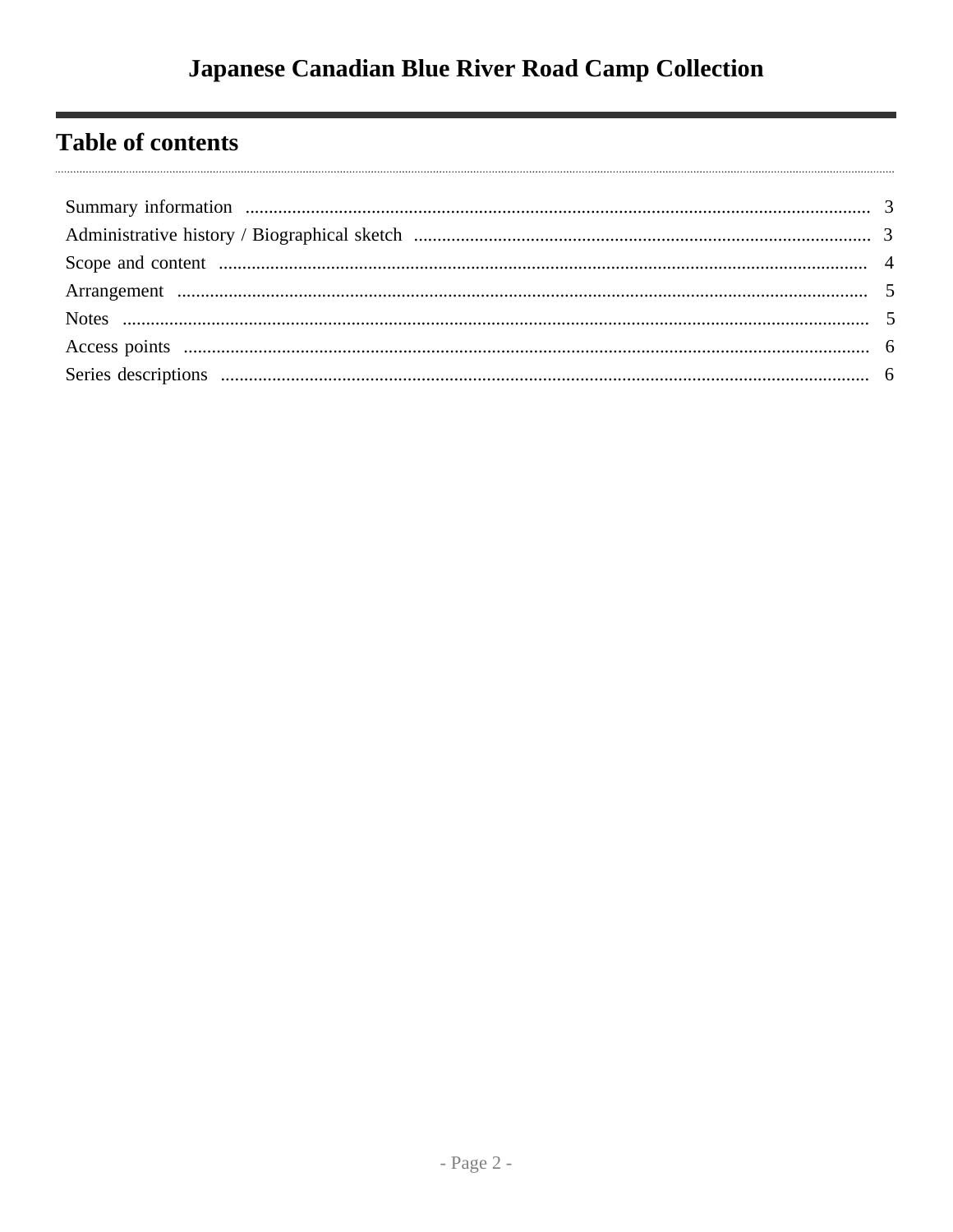## <span id="page-2-0"></span>**Summary information**

| <b>Repository:</b>                           | Simon Fraser University Special Collections and Rare Books                                                                                                                                                                                                                                                                                                                                                                                                                                         |  |  |
|----------------------------------------------|----------------------------------------------------------------------------------------------------------------------------------------------------------------------------------------------------------------------------------------------------------------------------------------------------------------------------------------------------------------------------------------------------------------------------------------------------------------------------------------------------|--|--|
| <b>Title:</b>                                | Japanese Canadian Blue River Road Camp Collection                                                                                                                                                                                                                                                                                                                                                                                                                                                  |  |  |
| ID:                                          | $MsC-140$                                                                                                                                                                                                                                                                                                                                                                                                                                                                                          |  |  |
| Date:                                        | 17 Feb. 1942-10 Nov. 1943 (date of creation)                                                                                                                                                                                                                                                                                                                                                                                                                                                       |  |  |
| Date:                                        | 17 Feb. 1942-10 Nov. 1943 (date of creation)                                                                                                                                                                                                                                                                                                                                                                                                                                                       |  |  |
| <b>Physical description:</b>                 | 35.5 cm of textual records<br>10 architectural drawings on 5 sheets : pencil on tracing paper                                                                                                                                                                                                                                                                                                                                                                                                      |  |  |
| Dates of creation,<br>revision and deletion: |                                                                                                                                                                                                                                                                                                                                                                                                                                                                                                    |  |  |
| Note [generalNote]:                          | Sources of information used in the development of the<br>administrative history:<br>o "Historical overview: Reference timeline."<br>JapaneseCanadianHistory.net.n.d. http://<br>www.japanesecanadianhistory.net/reference_timeline.htm<br>o "Japanese Canadian Timeline." Nikkei National Museum and<br>Cultural Centre. n.d. http://centre.nikkeiplace.org/japanese-canadian-<br>timeline<br>o "The Politics of Racism." Ann Sunahara. 2000. http://<br>www.japanesecanadianhistory.ca/index.html |  |  |

# <span id="page-2-1"></span>**Administrative history / Biographical sketch**

#### **Note**

On December 16, 1941, the Canadian government passed Order-in-Council PC 9760, requiring all persons of Japanese origin in Canada, including those holding Canadian citizenship, to register with the Registrar of Enemy Aliens. The order was passed following the December 7, 1941 Japanese attack on Pearl Harbor, and the subsequent declaration by Canada of war on Japan. On January 16, 1942, Order-in-Council PC 365 established as a "protected area" all territory within 100 miles of the coast of British Columbia and, on February 7, all male "enemy aliens" between the ages of 18 and 45 were ordered to leave this area by the 1st of April. Under authority granted in Order-in-Council 1486, on February 26 the Minister of Justice ordered all people of "the Japanese race," nearly 21,000 Japanese Canadians, to evacuate the protected area.

Established by federal Order-in-Council PC1665 on March 4, 1942, the British Columbia Security Commission (B.C.S.C.) was mandated under the supervision of the federal Department of Labour to organize and oversee the evacuation, which was carried out by the RCMP. During the evacuation, 12,029 persons, mainly women and children, were sent to detention camps in the interior of British Columbia;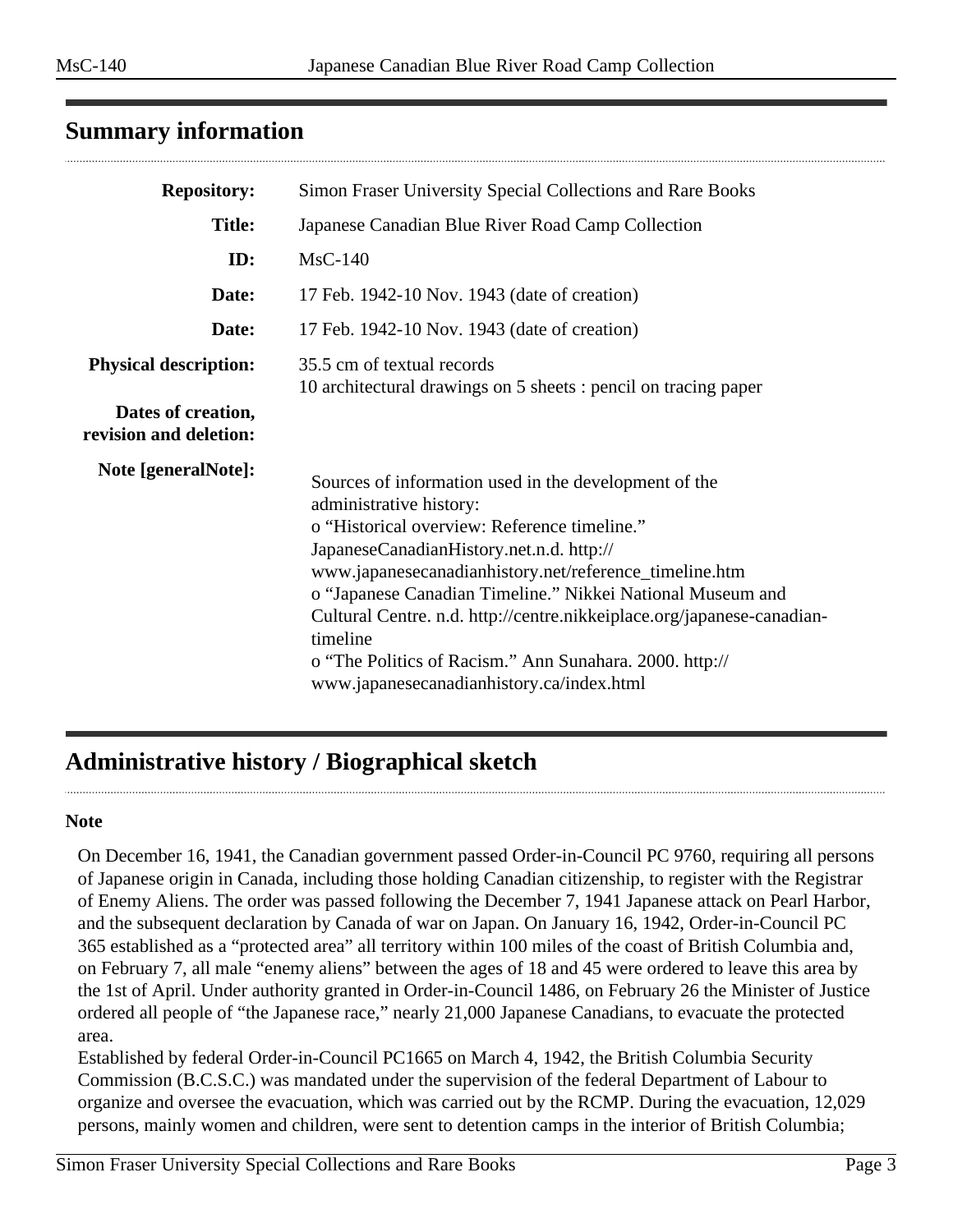3,991 individuals were sent as labourers to sugar beet farms in the prairies; 1,161 established themselves in self-supporting communities; 1,359 were granted special work permits; 699 men were interned in prisoner-of-war camps in Ontario; 111 men were kept in detention in Vancouver; and 42 men were sent back to Japan.

Approximately 945 male Japanese Canadian nationals were sent to road work camps along the proposed route of the Yellowhead Highway between Blue River, British Columbia and Jasper, Alberta. The camps were organized by the federal Department of Labour and operated by the Surveys and Engineering Branch of the federal Department of Mines and Resources.

Beginning in the summer of 1942, following the increasing discontent of Japanese Canadian road camp workers and several strikes, some of the more inefficient road camps were closed, and married men were able to transfer to detention camps, such as those at Hope and in the Slocan Valley, where they could be reunited with their families. The remaining road camps stayed open until the end of the war.

# **Custodial history**

The records were salvaged from the CNR railway station in Albreda, British Columbia at the time of its demolition in 1972. They were kept continuously by the same individual until their purchase by Simon Fraser University Library Special Collections and Rare Books in 2013.

# <span id="page-3-0"></span>**Scope and content**

Covering the time period from February 1942 to November 1943, the collection consists of records created or received by various staff of the Department of Mines and Resources, Surveys and Engineering Branch in the course of their activities establishing, administering and operating road work camps for evacuated male Japanese Canadian nationals along the proposed route of the Yellowhead Highway between Blue River, British Columbia and Jasper, Alberta. Also included among the files are some records of Department of Public Works staff pertaining to their role in the establishment of the camps, as well as a significant amount of correspondence with the British Columbia Security Commission (B.C.S.C) and related records. In addition to documenting the evacuation of Japanese Canadians from the B.C. coast to interior road work camps and other areas in early 1942, and many of the activities and events that occurred in the camps, the records also provide evidence of the economic and labour conditions in British Columbia during World War II.

Records within the collection pertain to the following road work camps: Albreda, Black Spur, Blacks Spit, Blue River, Gosnell, Grantbrook, Lampriere, Lucerne, Pratt, Pyramid, Rainbow, Red Pass, Red Sands, Tete Jaune / Yellowhead, and Thunder River in British Columbia, and Geikie, Jasper and Decoigne in Alberta. In addition, some records reference detention camps at Greenwood, Kaslo, Lemon Creek, New Denver, Roseberry, Sandon, and Slocan.

Record types include correspondence, reports, lists, nominal rolls, bills of lading, invoices, operational memos, purchase orders, and balance sheets. A significant number of records relate to the establishment and ongoing supply of the road work camps; these include supply orders and invoices, architectural plans for camp buildings, and status and other reports concerning the preparation of camps. Administrative personnel records document the hiring, management and activities of non-Japanese Canadian road camp workers, such as foremen, sub-foremen, and carpenters, and include information pertaining to the previous work and life experiences of these men, their age, 'character,' medical conditions, and home address, as well as positions and wages expected and received.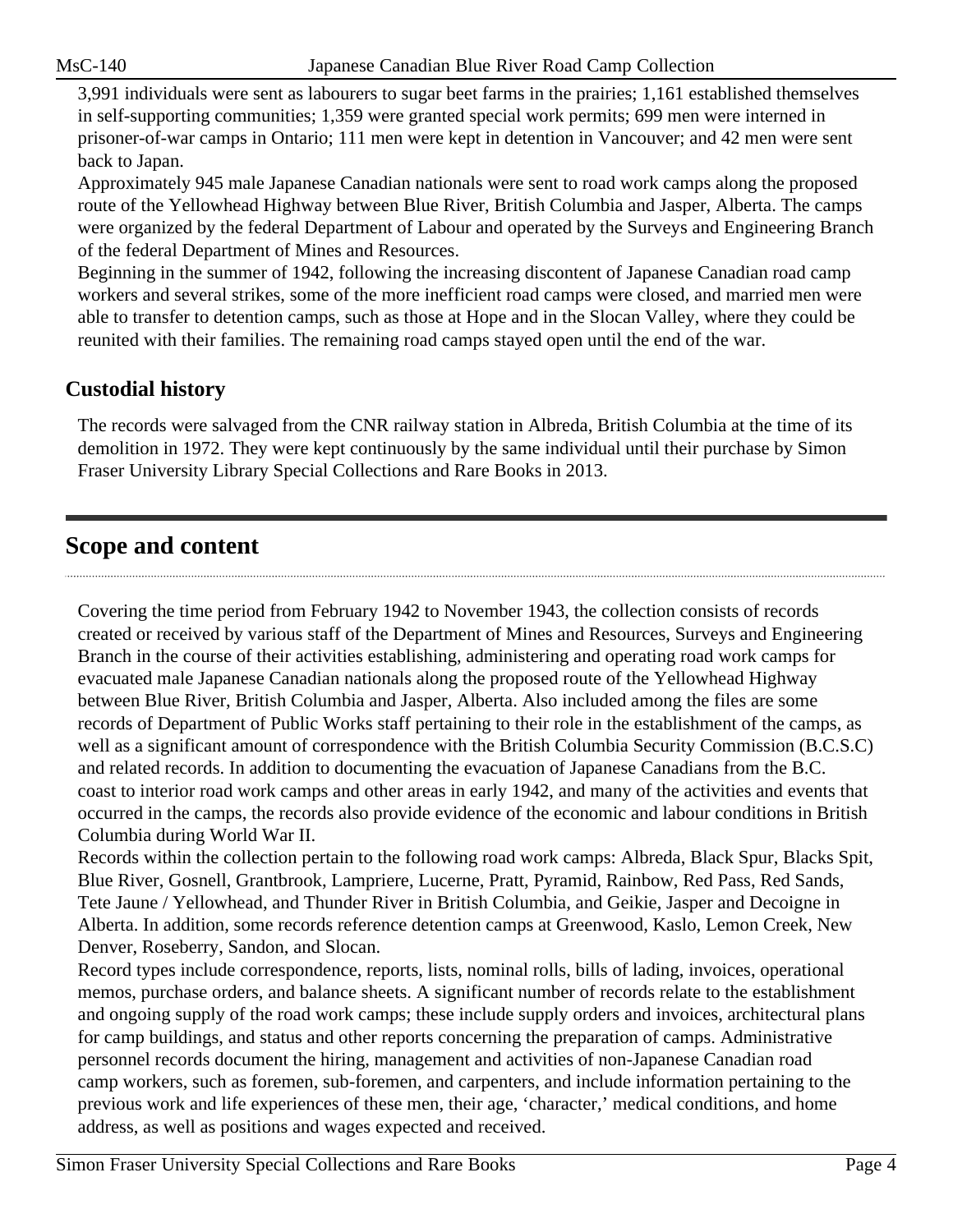Many records within the fonds relate to the management of Japanese Canadian road camp workers, including the administration of pay, Workmens' Compensation claims, and payment of assignment fees for dependents; medical and perceived psychological issues and the treatment of such issues; and the movement of Japanese Canadian men between camps and the policies and procedures governing these movements. This includes records pertaining to the granting of temporary leave, transfer to other camps or areas, family re-unification, the release of workers to private jobs, either within B.C. or in another province such as Ontario or Alberta, and the attitudes of certain communities towards Japanese Canadians. Correspondence in several files relates to supervisors' attitudes towards road camp workers, including those identified as agitators or troublesome, and the methods used to deal with them, such as transfer out of camp and the censorship of Japanese Canadian mail. Included also are records relating to the organization and collective resistance of Japanese Canadian road camp workers, their demands, complaints and refusals to work, and the techniques identified to deal with these situations. Several files include nominal roles and other lists of Japanese Canadian and other road camp workers, including some or all of the following personal information: name, registration number, occupation, previous work experience, age, place of birth, address, marital status, number of dependents, 'physical defects' and medical, dental or mental health issues. Some correspondence from Japanese Canadian road camp workers to camp administrators provides insight into their lives both in camp and prior to evacuation.

# <span id="page-4-1"></span>**Notes**

#### **Title notes**

**Source of title proper**: Where files had existing titles, these titles were maintained. Where there was no title for a file a title was created by the archivist based on the contents of the file; such titles have been placed in square brackets. In cases where the original title needed additional information, the supplemented information has been enclosed in square brackets.

## <span id="page-4-0"></span>**Arrangement**

Due to the small number of files and the coherence of the records amongst all of the files, as well as the fact that records within the files are not clearly delineated according to function, activity or location, no series were established. The files have been arranged chronologically according to dates of creation.

#### **Restrictions on access**

Access to records in this collection is restricted due to personal information. A research agreement must be completed before access is granted. Consult staff for more information.

## **Finding aids**

Detailed file level descriptions are available. A PDF finding aid is available at: http://www.lib.sfu.ca/file-newest/8910/FINDING%20AID%20BLUE %20RIVER\_newest.pdf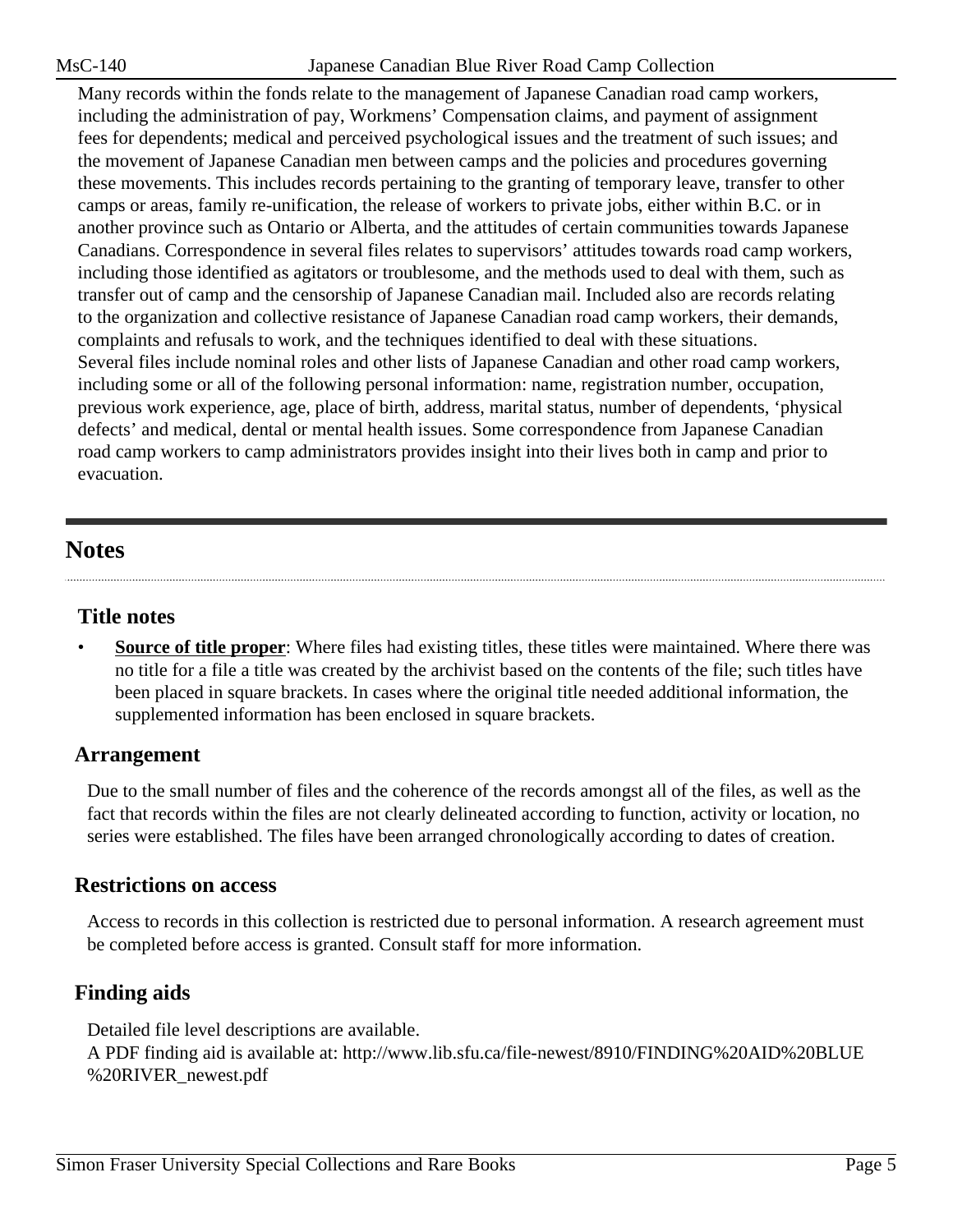#### **Accruals**

No further accruals are expected.

#### **Other notes**

- **Publication status**: published
- **Level of detail**: Full

## <span id="page-5-0"></span>**Access points**

- British Columbia Security Commission
- Canada. Department of Public Works.
- Wishart, W.J. (subject)
- Brereton, A.W. (subject)
- Corning, R.M. (subject)
- Cornish, C.R. (subject)
- Mills, T.S. (subject)
- Walker, C.M. (subject)
- Booth, C.V. (subject)
- Eastwood, W.A. (subject)
- Mitchell, J.H. (subject)
- Textual record (documentary form)
- Architectural drawing (documentary form)
- Cultural groups (subject)
- Labour (subject)
- British Columbia (place)
- Alberta (place)
- Ontario (place)
- British Columbia (place)

# <span id="page-5-1"></span>**Series descriptions**

| Ref code            | Title                                                                                        | Dates                        | Access status                                                                                                                            | Container                               |
|---------------------|----------------------------------------------------------------------------------------------|------------------------------|------------------------------------------------------------------------------------------------------------------------------------------|-----------------------------------------|
| $MSC-140-0-0-0-0-1$ | File - Department of Public Works                                                            | 17 Feb. 1942-24<br>Apr. 1942 | Access to some<br>records in this file<br>may be restricted<br>due to personal<br>information.<br>Consult staff for<br>more information. | $MsC$ 140 -<br>Box 1 folder 1           |
| MSC-140-0-0-0-0-2   | File - No. 2: Employment (foremen and<br>subforemen) [correspondence and related<br>records] | 20 Feb. 1942-6<br>Jul. 1942  | Access to some<br>records in this file<br>may be restricted<br>due to personal                                                           | $MsC$ 140 -<br>Box 1 folders<br>$2 - 4$ |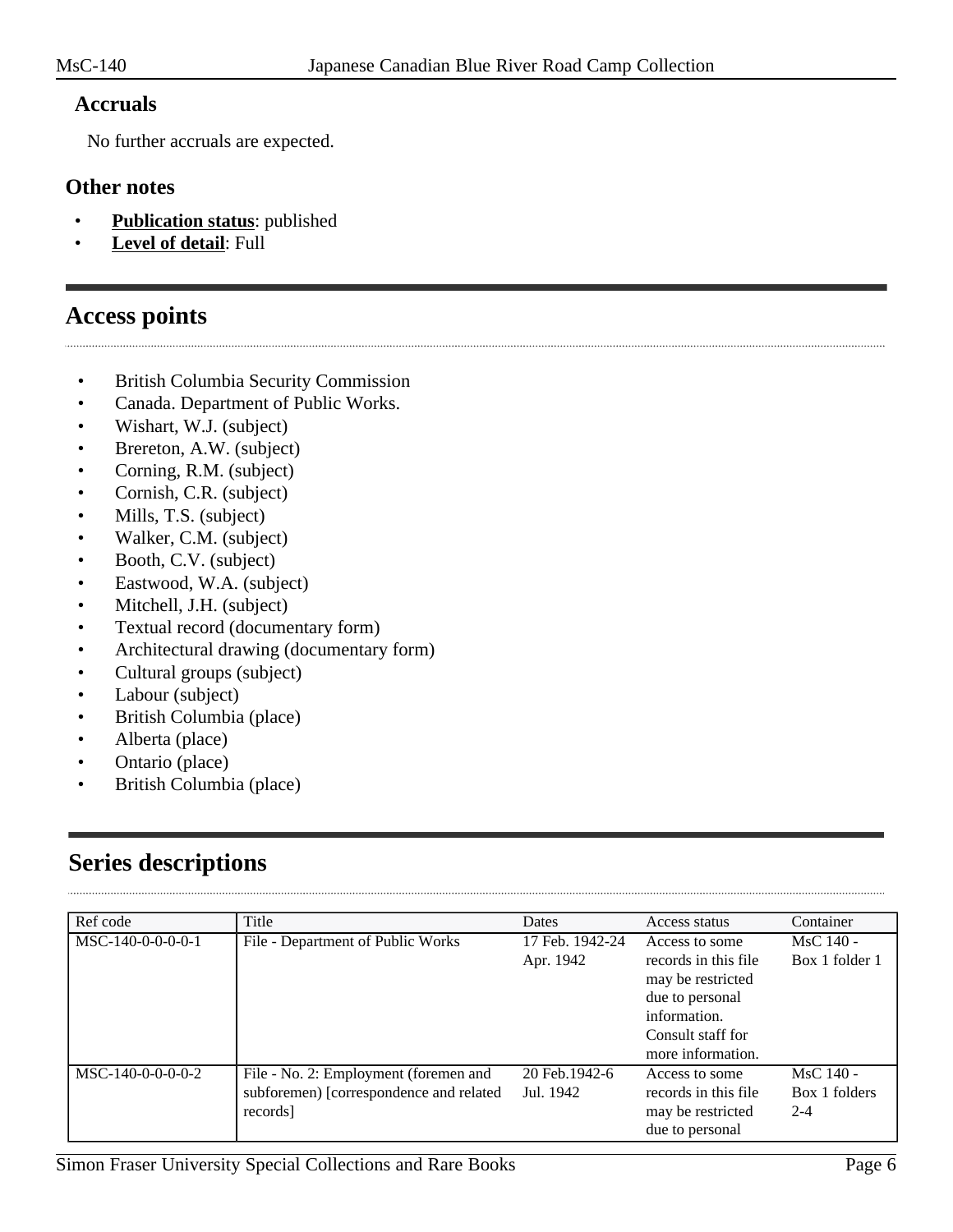|                     |                                             |                 | information.                           |                |
|---------------------|---------------------------------------------|-----------------|----------------------------------------|----------------|
|                     |                                             |                 | Consult staff for<br>more information. |                |
| MSC-140-0-0-0-0-3   | File - [Camp organization records]          | 22 Feb.1942-31  | Access to some                         | MsC 140 -      |
|                     |                                             | Mar. 1942       | records in this file                   | Box 1 folders  |
|                     |                                             |                 | may be restricted                      | $5 - 8$        |
|                     |                                             |                 | due to personal                        |                |
|                     |                                             |                 | information.                           |                |
|                     |                                             |                 | Consult staff for                      |                |
|                     |                                             |                 | more information.                      |                |
| MSC-140-0-0-0-0-4   | File - Camps                                | 2 Feb. 1928-30  | Access to some                         | MsC 140 -      |
|                     |                                             | Apr. 1942       | records in this file                   | Box 2 folders  |
|                     |                                             |                 | may be restricted                      | $1 - 3$        |
|                     |                                             |                 | due to personal                        |                |
|                     |                                             |                 | information.                           |                |
|                     |                                             |                 | Consult staff for                      |                |
|                     |                                             |                 | more information.                      |                |
| MSC-140-0-0-0-0-4-1 | Item - Notice                               | [1942]          |                                        | MsC 140 -      |
|                     |                                             |                 |                                        | Box 2 folder 2 |
| MSC-140-0-0-0-0-4-2 | Item - [Architectural drawings for bunk     | [1942]          |                                        | MsC 140 -      |
|                     | house and mess building]                    |                 |                                        | Box 2 folder 3 |
| MSC-140-0-0-0-0-5   | File - Jasper                               | 1 Apr. 1942-28  | Access to some                         | MsC 140 -      |
|                     |                                             | Apr. 1942       | records in this file                   | Box 2 folders  |
|                     |                                             |                 | may be restricted                      | $4 - 5$        |
|                     |                                             |                 | due to personal<br>information.        |                |
|                     |                                             |                 | Consult staff for                      |                |
|                     |                                             |                 | more information.                      |                |
| MSC-140-0-0-0-0-6   | File - [Camp nominal rolls,                 | 3 Apr. 1942-22  | Access to some                         | MsC 140 -      |
|                     | correspondence and other records]           | Jan. 1943       | records in this file                   | Box 2 folder 6 |
|                     |                                             |                 | may be restricted                      |                |
|                     |                                             |                 | due to personal                        |                |
|                     |                                             |                 | information.                           |                |
|                     |                                             |                 | Consult staff for                      |                |
|                     |                                             |                 | more information.                      |                |
| MSC-140-0-0-0-0-6-1 | Item - [Letter] Re: Yellowhead-Blue         | 6 Oct. 1942     |                                        | MsC 140 -      |
|                     | River project, Japanese nationals           |                 |                                        | Box 2 folder 6 |
| MSC-140-0-0-0-0-6-2 | Item - Personnel list - Japanese nationals, | [Apr. 1942]     |                                        | MsC 140 -      |
|                     | Camp 6, Rainbow                             |                 |                                        | Box 2 folder 6 |
| MSC-140-0-0-0-0-7   | File - [British Columbia Security           | 11 Sep. 1942-29 | Access to some                         | MsC 140 -      |
|                     | Commission correspondence]                  | Jan. 1943       | records in this file                   | Box 2 folders  |
|                     |                                             |                 | may be restricted                      | 7-8 MsC 140 -  |
|                     |                                             |                 | due to personal                        | Box 3 folder 1 |
|                     |                                             |                 | information.                           |                |
|                     |                                             |                 | Consult staff for                      |                |
|                     |                                             |                 | more information.                      |                |
| MSC-140-0-0-0-0-8   | File - [Road camp administration]           | 11 Sep. 1942-29 | Access to some                         | MsC 140 -      |
|                     | correspondence and related records]         | Jan. 1943       | records in this file                   | Box 3 folders  |
|                     |                                             |                 | may be restricted<br>due to personal   | $2 - 3$        |
|                     |                                             |                 | information.                           |                |
|                     |                                             |                 | Consult staff for                      |                |
|                     |                                             |                 | more information.                      |                |
| MSC-140-0-0-0-0-9   | File - [Lempriere Camp]                     | 27 Nov.         | Access to some                         | MsC 140 -      |
|                     |                                             | 1942-10 Nov.    | records in this file                   | Box 3 folders  |
|                     |                                             | 1943            | may be restricted                      | $4 - 6$        |